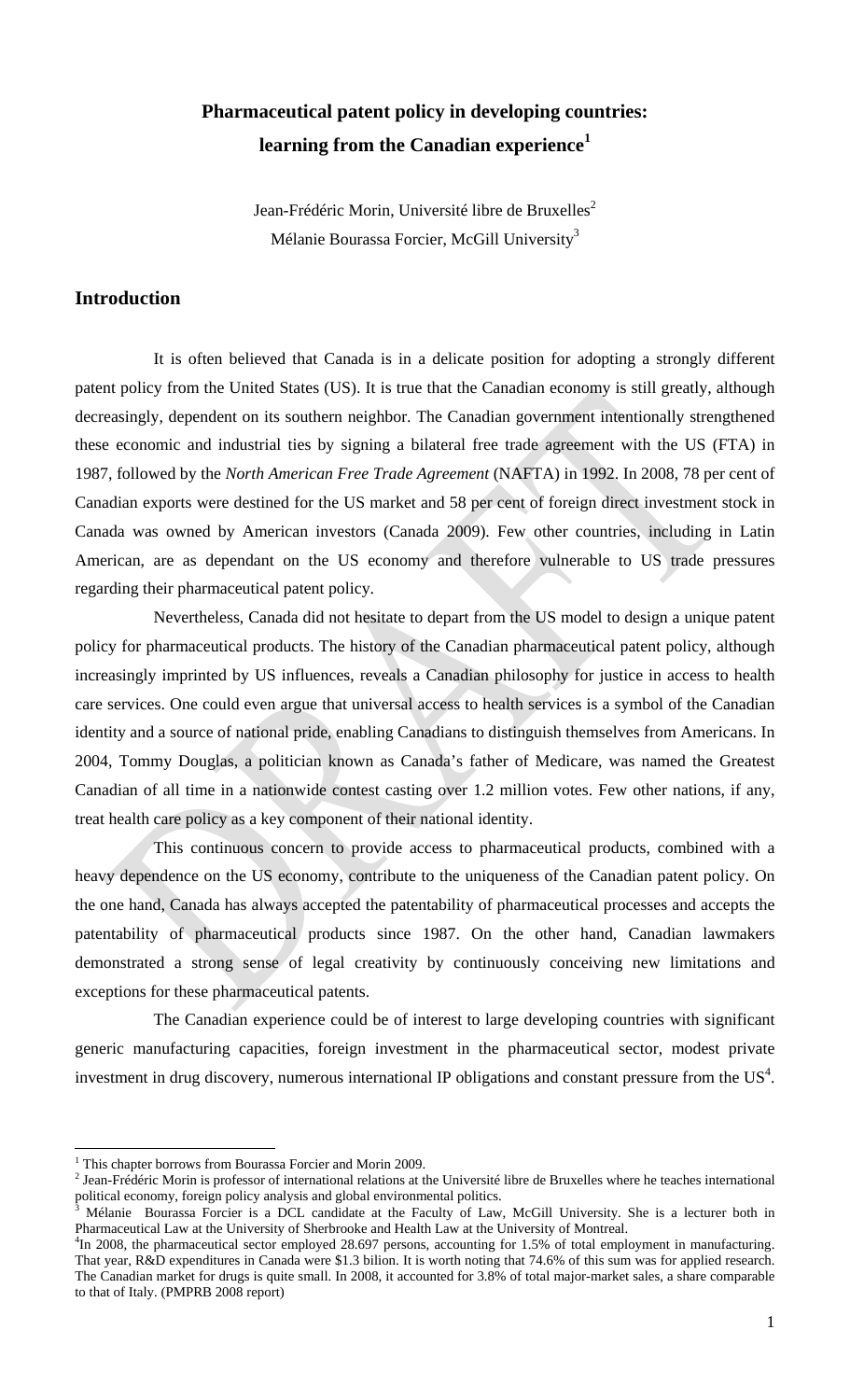These countries should find in this study a sign that, even in presence of international trade agreements, there is room to make medicines more accessible.

Each of the six following sections presents distinctive features of the Canadian patent policy, following a roughly chronological order.  $5\degree$  To begin, we provide an overview of the history of compulsory licenses in Canada. <sup>6</sup> For a length of time, compulsory licenses were considered an essential tool for containing drug expenditures in Canada. In the third section, we describe the uniqueness of the Canadian price regulations scheme and focus on the role of the *Patented Medicine Prices Review Board* (PMPRB), a federal organization created to control patented drug prices. Following this analysis, we highlight the 'early working' and 'stockpiling' exceptions introduced to limit the negative impact of restricted compulsory licenses on the access to medicines. In the fifth section, we draw attention to the Canadian *Patented Medicines (Notice of Compliance) Regulations* (NOC Regulations). These regulations, sometimes associated to an 'automatic injunction tool' available to the pharmaceutical industry, were created in response to the 'early working' and 'stockpiling' exceptions in an effort to keep the balance of the Canadian patent policy. The sixth section of this chapter provides a review of the history of the different patent terms that have existed in Canada.. This chapter ends as it started, with a review of the Canadian compulsory licenses policy. While the earlier regime was abandoned to comply with NAFTA requirements, the federal government amended its patent law in 2004, following a WTO decision authorizing compulsory licensing to provide countries with insufficient manufacturing capacities. Although this chapter has a clear legal perspective on the issue of access to medicines, one of its main conclusion is that outcomes depend more on politics, especially international politics, than international law.

## **A special regime of compulsory licenses**

1

Past and present Canadian policies regarding compulsory licenses are often provided as an example to follow. Jerome Reichman and Catherine Hasenzahl from Duke University suggest that Canada's historical use of compulsory licenses could inspire policy makers in developing countries (Reichman and Hasenzahl 2002). However new international rules forced the Canadian policy to undergo radical changes in the early 1990s and would make policy transfer to WTO member difficult.

During most of the twentieth century, Canada had few international obligations with respect to compulsory licensing. The only restriction prescribed by the *Paris Convention* (article 5A) was a minimum period of time before a compulsory license could be applied for. Since no international treaty prohibited discrimination in the field of technology, Canada could develop an aggressive policy for compulsory licenses on pharmaceutical products. The initial conceptualization of this policy dates back to 1923 when the Parliament adopted a bill, modeled on British patent law, to keep the price of medicines reasonably low and encourage the domestic generic drug industry. Under the regime of the *Patent Act*, any person with an interest in exploiting a patent on foods and medicines was virtually entitled to a 'license of right' for manufacturing purposes. To obtain a compulsory license, it was not

 $<sup>5</sup>$  For the purpose of the paper, the «Canadian patent policy», not only includes direct pharmaceutical patent policies but also</sup> the data protection policy in Canada. When adopted, this last policy has been presented as closely linked to patents rights for the pharmaceutical industry.

<sup>&</sup>lt;sup>6</sup> Compulsory licensing is when a government allows someone else to produce the patented product or process without the consent of the patent owner. The principal requirement for the issue of a compulsory license is that attempts to obtain a license under reasonable commercial terms must have failed over a reasonable period of time. Specific situations in which compulsory licenses may be issued are set out in the legislation of each patent system and vary between systems.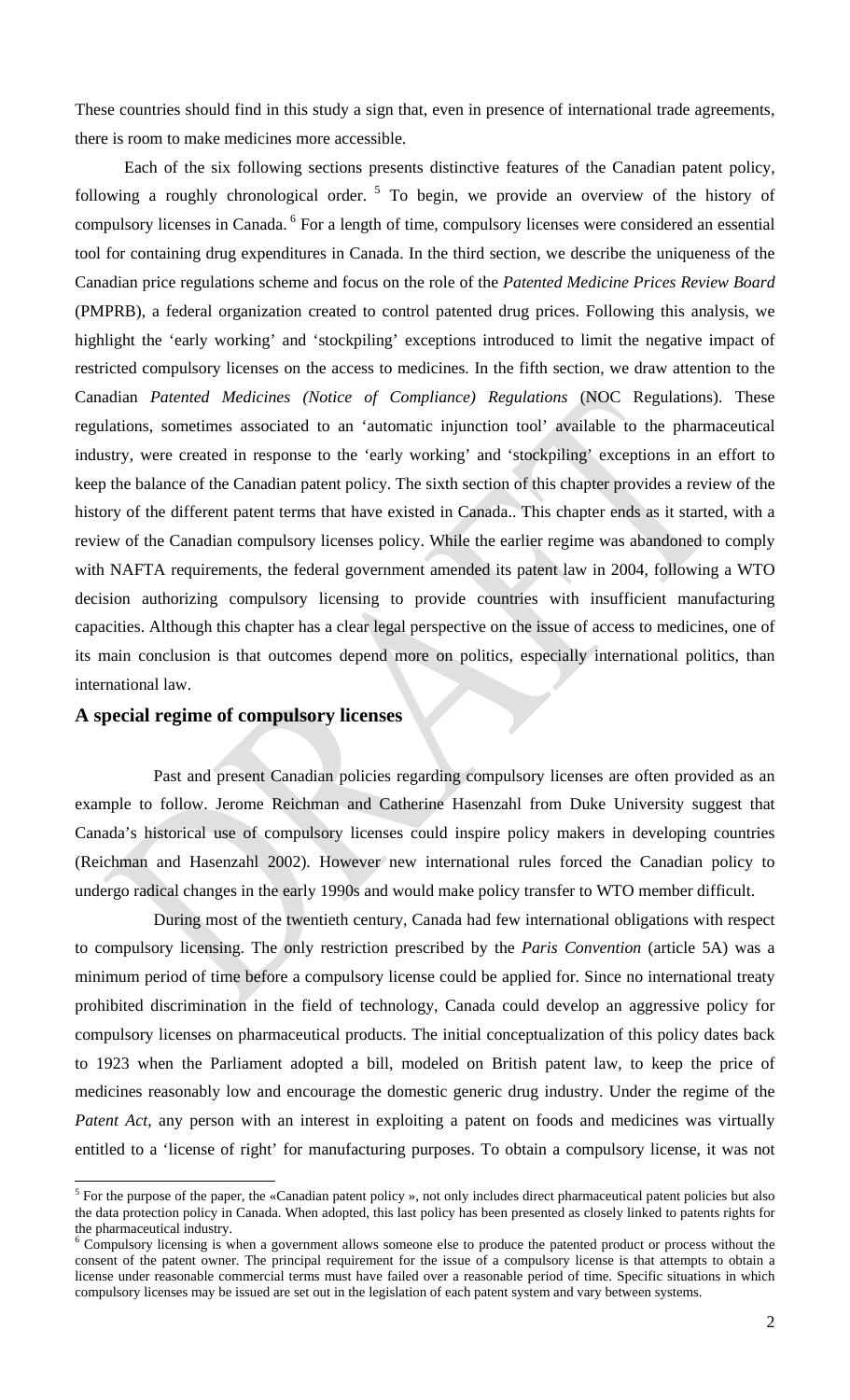necessary to demonstrate any abuses of the patentee's rights, failures to work locally, or anticompetitive practices. The only requirement was to manufacture the chemical ingredients in Canada (Orlhac 1990).

This single requirement was, in fact, a major impediment and contributed to the modest results of the regime. Since the Canadian market was relatively small, the generic producers had neither the capacity nor the willingness to manufacture the chemical ingredients in Canada (McFetridge 1998, p. 81-82). In consequence, until 1969, only 49 applications were submitted, of which 22 were granted (Canada 1985, p. 14-15). Some innovative companies even took advantage of their favorable position and prices of patented medicines became significantly higher in Canada than in other industrialized countries. This failure of the Canadian regime became a major public crisis in the 1960s when Canadian provinces were nationalizing their medical services and beginning to pay for pharmaceuticals. A Royal Commission established by the government and a special Parliamentary committee investigated the issue and concluded that the regime needed to be reformed (Canada 1963; Canada 1966).

This reform occurred in 1969 when the Canadian Parliament amended its *Patent Act*. According to the amendment, any person could apply for a compulsory license to import medicines or bulk active ingredients produced with patented processes. The Commissioner of Patents was required to grant the license unless he saw 'good reasons' not to, with the result that most license applications filed and not abandoned were granted.

The reform had immediate consequences. In the two decades following the enactment of these provisions, 1030 applications were filed and 613 licenses were granted (Reichamn and Hasenzahl 2002, p. 38). The generic industry significantly increased its market share and drug prices decreased substantially. For example, according to the report of the Eastman Commission of Inquiry on the Pharmaceutical Industry (Eastman Report), Canadians saved more than 210 millions dollars in 1983 as a result of the 1969 amendment (Canada 1985, p. xvii). More surprisingly, investments in R&D in the pharmaceutical sector did not experience major fluctuations (Canada 1985, p. 62-63).

Despite these positive results, Canada was under diplomatic pressure to move away from its policy. At the end of the 1980s, while the FTA was under negotiation, the Reagan Administration used the access to the large American market to pressure the Canadian government (French 1987, p. 341-342; Harrison 2000). It also threatened the Canadian government with trade sanctions by adding the Canadian compulsory licensing regime for pharmaceutical products to the Special 301 Watch List.

Consequently, Bill C-22, amending the Canadian *Patent Act*, was introduced and adopted in 1987. It extended patent protection to pharmaceutical products themselves, as opposed to merely protecting processes by which these products were made. As a result, a generic producer could not anymore circumvent the patent protection by finding a way to manufacture the medicine by a different process. In addition, Section 46 of Bill C-22 provided that generic producers could not obtain a compulsory license on a pharmaceutical product until a deferral period of exclusivity had elapsed. Patent covering a new process of manufacturing a known drug were excluded from this period of exclusivity. But it was only a modest exclusion since a compulsory license with immediate effect was effective on process patent if, and only if, the drug itself was not protected by another patent.

On the other hand, Bill C-22 included two discriminatory measures that were heavily condemned by the US government. First, the deferral period varied with whether the generic drugs would be imported or locally manufactured. It could be reduced from ten to seven years if production occurred in Canada. Second, the amendment excluded patented pharmaceutical products invented or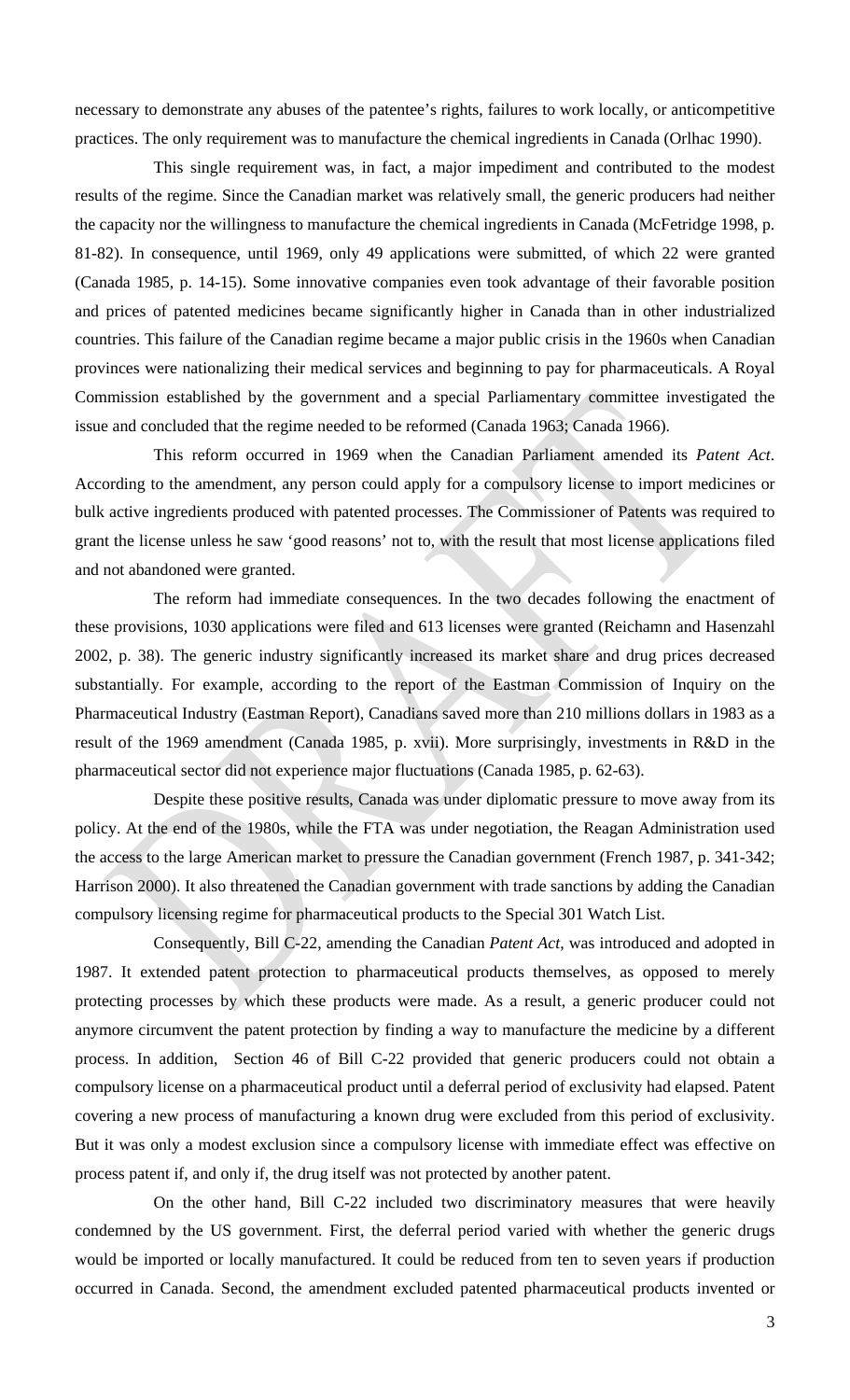developed in Canada from the application under the compulsory licenses regime. This 'Made-in-Canada' policy was obviously adopted to encourage local investment more than to alleviate criticism from the US and transnational corporations.

Not surprisingly, 'the Canadian reform of 1987 became emblematic of the type of regime the United States Trade Representative would challenge in the course of regional and international trade negotiations' (Reichman and Hasenzahl 2002, p.42). Pressure on the Canadian government reached an unprecedented level during the negotiation of NAFTA (Lexchin 2001, p. 2-3; Robert 2000, p. 298). The US government especially condemned the less favorable treatment given by the Canadian regime to pharmaceutical products, inventions made outside Canada and imported generics. Accordingly, Canada traded a privileged access to US market against a reinforced protection of its intellectual property rights, including a provision that made patents 'available and patent rights enjoyable without discrimination as to the field of technology, the territory of the Party where the invention was made and whether products are imported or locally produced' (NAFTA, art. 1703). This provision forced Canada to abolish its special regime of compulsory licensing for patented medicines, which it did in 1993.

The *Agreement on Trade-Related Aspects of Intellectual Property Rights* (TRIPswas adopted in April 1994, 16 months after NAFTA. This new multilateral agreement duplicated NAFTA's rule on non-discrimination with the consequence that, legally speaking, no other WTO member could duplicate Canada's former regime of compulsory licenses. In reality however compliance with the nondiscrimination rule depends more on WTO politics than on WTO law. Indeed, several countries do not fully comply with a rigid interpretation of the non-discrimination rule. One could even argue that the US itself maintains several discriminatory measures, advantaging for example PCT applications writing English, oral disclosure made in the US territory, or undisclosed invention made in the US (see Section 102(a)(e) and (g) of the United States Code title 35). But few of the discriminatory measures found in several WTO members are challenged under the dispute settlement body. Formal complains must be raised by a government rather than a private entity and therefore are subjected to strategic considerations and political transactions. A good illustration is the Brazilian measure favoring compulsory licenses on imported rather than locally produced pharmaceutical drugs (Brazil Law *n° 9279*, art. 68). When the US argue that this measure was contrary to the WTO rule of non-discrimination, the Brazilian government immediately responded that the US law is equally discriminatory (Brazil 2001a). Soon after, the American and the Brazilian delegations at the WTO announced that they reached a mutual understanding and the dispute was never submitted to a WTO panel (Brazil 2001b). This is only one illustration that domestic patent law depends greatly on international politics, arguably more than on international law. But as the next section establishes, foreign political pressures, even coming from powerful actors, do not fatally prevail over domestic priorities.

## **The uniqueness of the Canadian drug price regulations**

What particularly distinguishes the drug price control scheme in Canada from those of other countries is the federal government's direct price control regulation. This regulation is supplementary to provincial indirect price regulations and exclusive to patented drugs (Paris and Docteur 2006).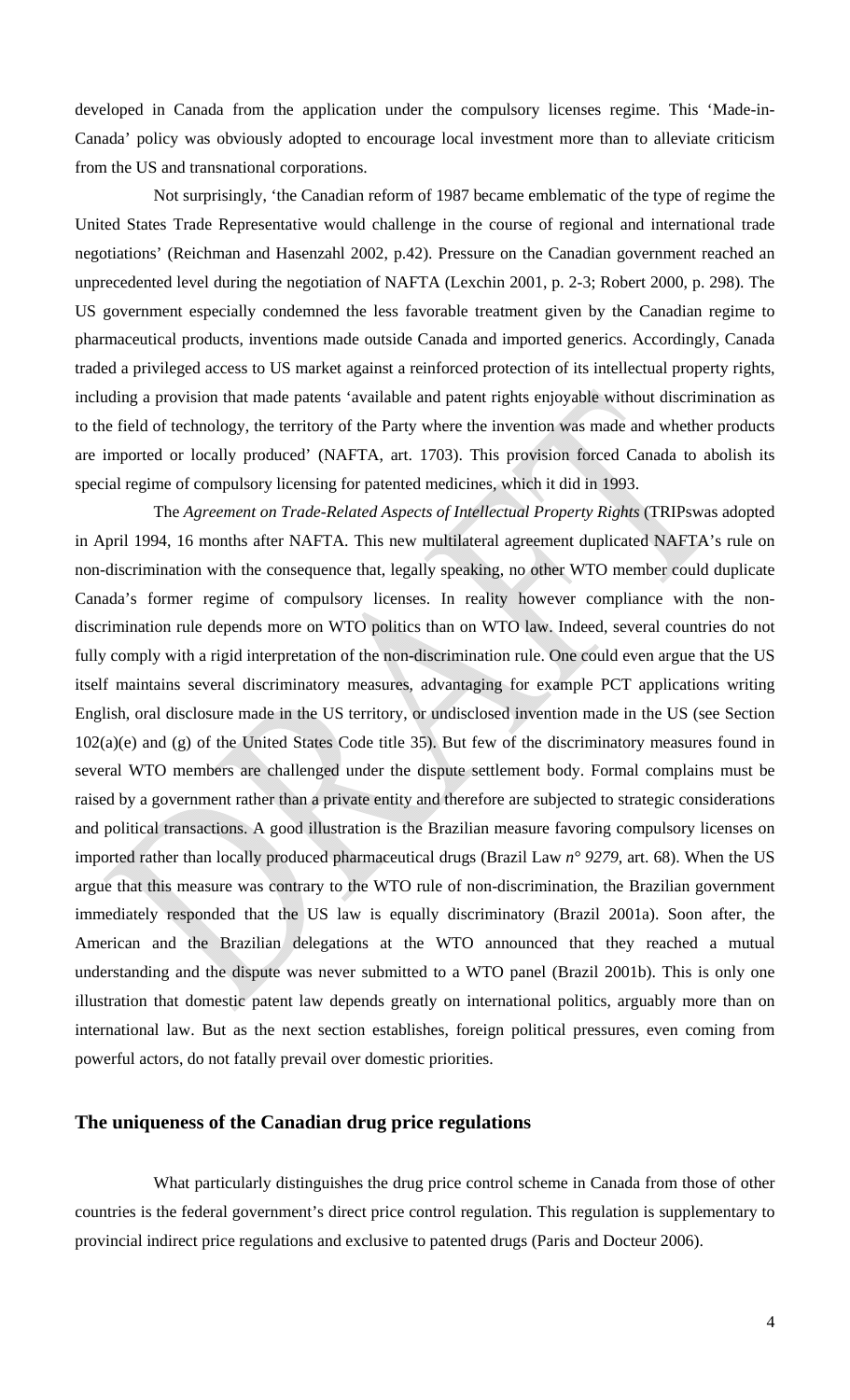Theoretically, drug price regulations in Canada is part of the provincial constitutional's jurisdiction. Provincial drug price regulations only apply for public drug coverage. Although there are no incentives to do so, private insurers may thus decide not to follow the different provincial pricing schemes.

Each province has a distinct drug coverage policy. Some provinces, such as Quebec, offer comprehensive public drug coverage while others only offer catastrophic drug insurance (Paris and Docteur 2006). Each province determines the criteria for reimbursing (or not) a new drug under the public coverage. For example, British Columbia has created a reference pricing scheme. In this scheme, drugs with the same therapeutic effects are clustered into different groups. A drug will be fully reimbursed by the province if its price is equal to, or below, the reference price. This reference price is, in British Columbia, that of the most cost-effective drug within each group (a reference price could also be an average price of the lowest price for a drug within a group). Other provinces, such as Ontario or Quebec, have decided not to follow the British Columbia model and have preferred to limit their policy to the reimbursement of generic drugs, once marketed (Paris and Docteur 2006, p. 20-21). However in order to provide the brand-name industry with an incentive to invest in R&D, Quebec has implemented a '15-years rule'. This rule allows the reimbursement of a brand-name drug for 15 years after it is marketed in Quebec even if a generic drug is already available on the market. This policy is highly criticized by the generic industry and it is not clear whether it effectively helps the province to attract R&D investments (Bahan 2005). Finally, most provinces use positive drug reimbursement lists and have established a 'lowest price' policy. According to this policy, a province will not reimburse a drug if its price is not the lowest among all Canadian provinces. Considering the foregoing, the provincial drug price control schemes are generally qualified as 'indirect' since they do not directly impose a price on drugs but provide an incentive to the industry to provide its products at a price that will allow them to be reimbursed by the different provincial insurance plans.

As previously mentioned, in Canada, in addition to being regulated at the provincial level, patented drug prices are controlled by a federal, independent and quasi-judicial board, the PMPRB. This board was created by the 1987's amendments to the *Patent Act*, concomitantly to the introduction of limited rights to compulsory licenses. Its creation was a clear attempt to limit the negative impact that restrictive compulsory licenses would have had on drug prices, that is, by limiting generic entry (Paris and Docteur 2006, p. 12).

The PMPRB's mandate is to protect Canadian consumers from excessive prices for patented drugs prior to or after their marketing. When determining whether a drug is being sold or has been sold at an excessive price, the PMPRB takes different factors into consideration. Only off-factory prices are considered (as opposed to retail prices). In the presence of a breakthrough drug, particular attention is given to the median price for this drug in seven comparable countries: France, Germany, Italy, Sweden, Switzerland, the UK and the US. If the drug contains a small improvement to already existing drugs, the board will first compare its price with one of the drugs in the same therapeutic class. This price comparison system is, in fact, very similar to those used in other countries, such as in France, Spain or Greece, when determining what brand-name drug (patented or not, in this case) can be listed on drug formularies. According to the *Patent Act* (sections 79ss), patented drug prices cannot, in any case, exceed changes in the *Consumer Price Index*.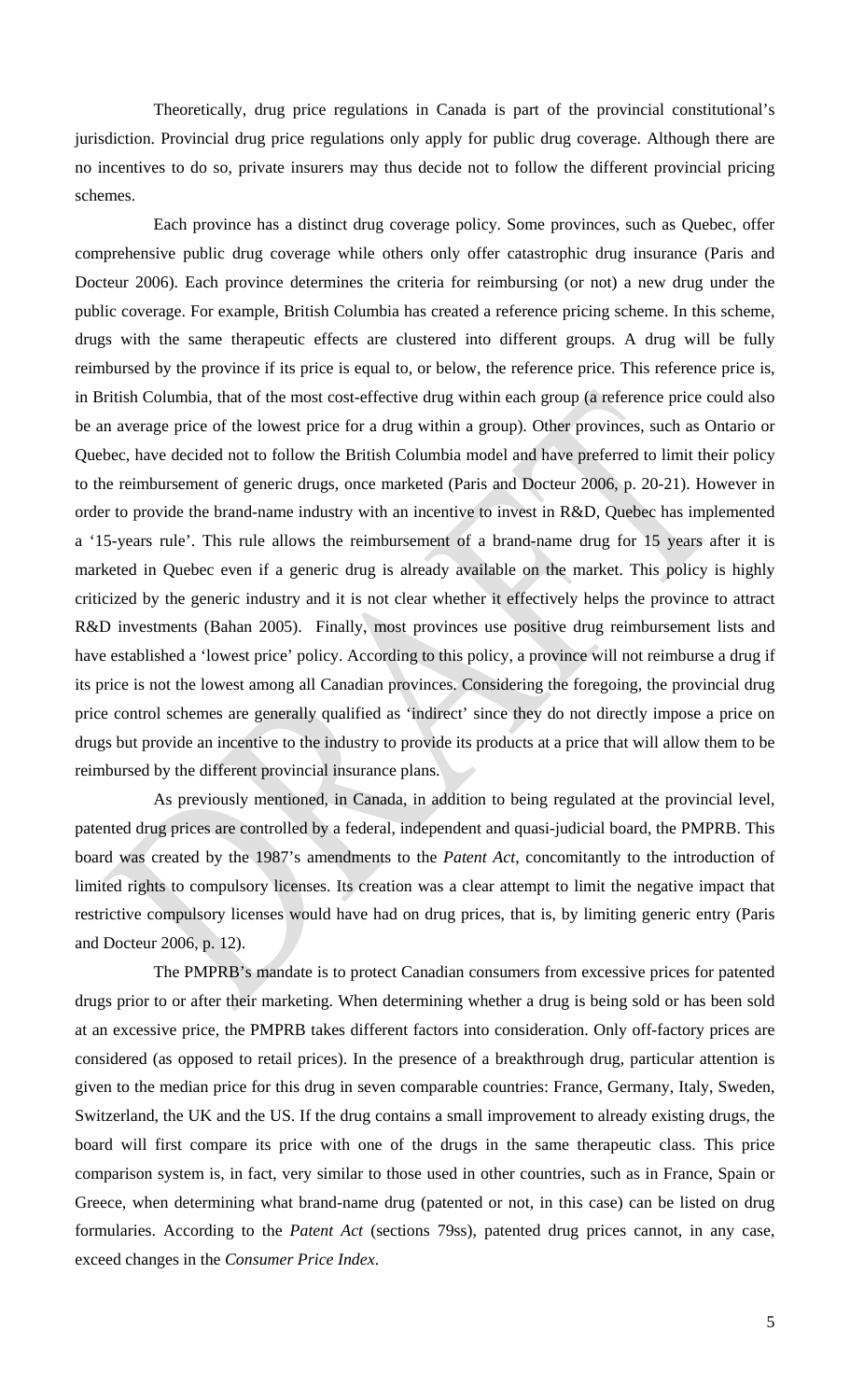In contrast with some other countries, where a drug is not reimbursed if its price exceeds a ceiling price, a Canadian patented drug cannot be marketed if its price is not first approved by the PMPRB. If, once marketed, a drug price becomes excessive in the opinion of the PMPRB, the board may either direct the patentee to reduce the price of the drug or any of its marketed drugs in Canada, or order the patentee to compensate the government for the excess in profits having resulted from the sale of the high-priced drug.

It is generally acknowledged that the creation of the PMPRB has been effective in controlling and keeping the price of Canadian patented drugs low. In 1987, before the board was created, the price of patented drugs was 23 per cent higher than the international median price. After 1987, patented drug prices were reduced considerably and have become, on average, below the international median price (Paris and Docteur 2006, p.15). According to the PMPRB's 2008 Annual Report however, Canadian prices for patented drugs that year were below those of the US but relatively close to those of the UK, Germany, Sweden and Switzerland.

Although the PMPRB's creation in 1987 was relatively 'accepted' by the pharmaceutical industry, this industry now imposes a constant pressure on the Canadian government to eliminate the review board. This pressure has particularly emerged due to the US consumers' growing interest in cheap Canadian drugs, which can be up to 40 per cent less expensive than in the US. In fact, some Canadian provinces, particularly Manitoba, are now recognized for the success of internet pharmacies whose main business is cross-border trade of drugs between Canada and the US (Skinner 2006, p. 9). Even though the pharmaceutical industry has deployed lobbyists in Canada to urge the government to free-up drug prices, the government keeps sending the signal that the PMPRB will survive.

Considering the pharmaceutical industry's general dissatisfaction with restrictive marketing rights, it has occasionally been pointed out that, although effective on controlling drug prices, the PMPRB might have chilled R&D investments in Canada. This argument lacks empirical data due to the difficulty in isolating the specific impact of the 1987 amendments to the *Patent Act* which introduced at the same time both the PMPRB and limited compulsory licenses. This last amendment was precisely aimed at promoting R&D in Canada. Considering the dichotomist effects these amendments might have had on R&D, we are confronted with uncertainty as to the impact one or the other has had on R&D. From the PMPRB's 2008 Annual Report, we note that after 1987, R&D investments have increased (although they seem to be now decreasing). We may wonder however if these investments would have been higher without the existence of the PMPRB. In any case, considering the fact that most developing countries already have a low investment rate in R&D from the brand-name industry, it might be pertinent for them to consider the benefits attached the implementation of a price control scheme if their goal is to circumvent the negative impact of the TRIPs on drug prices and access. The Canadian experience certainly demonstrates that this goal is realist and viable.

#### **Exceptions to rights conferred**

When the special regime for compulsory license on medicines was completely abolished in 1993 to comply with the NAFTA and TRIPs' requirements, the Canadian government sought to maintain the equilibrium of its patent system and ensure access to low-cost drugs. The need to find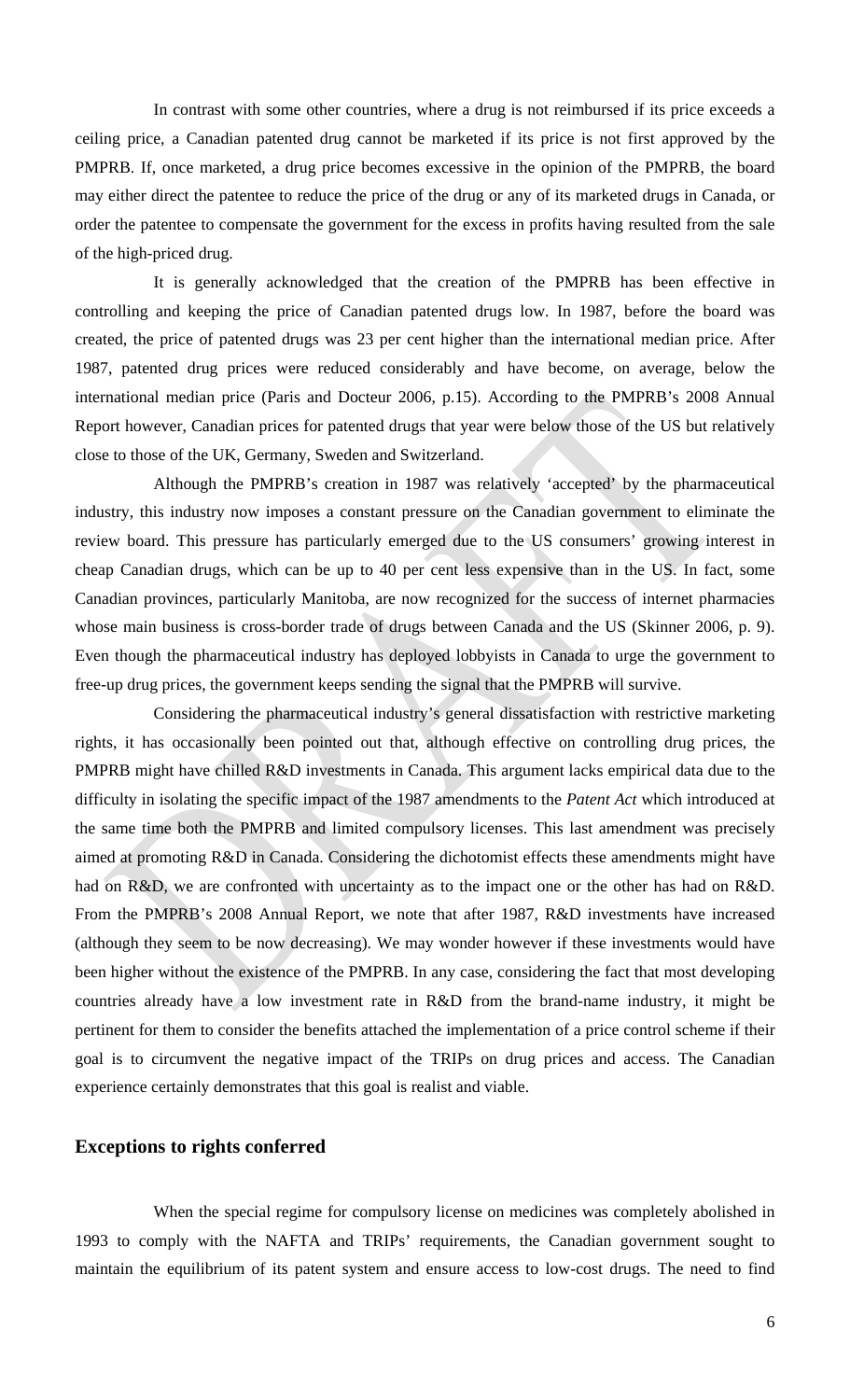another policy tool to address cost control in the health care system was especially crucial as the expenditures on therapeutic drugs had dramatically risen between 1975 and 1993 (Canada 1996). With this objective in mind, the Canadian Parliament introduced two new exceptions to rights conferred by a patent.

The first exception authorized the production, use and sale of a patented invention for the purpose of seeking regulatory approval in Canada or any other country (sometimes referred to as the 'early working' exception). This exception is similar to what is known in the US as the 'Bolar' exception, introduced in 1984 by the *Hatch-Waxman Act*. Since the regulatory approval process needed to demonstrate that a generic drug is equivalent to the brand-name drug takes about two or three years, this measure could significantly accelerate the market entry of generic drugs. The second exception, called the 'stockpiling' exception, was a unique Canadian measure, having had no equivalent in European or American law. It allowed generic producers who use the regulatory approval exception to manufacture and store, during the last six months of the patent term, the drugs intended for sale. With these exceptions, generic producers were able to market and sell their products the day after the patent expired.

The 'early working' and 'stockpiling' exceptions were, predictably, heavily criticized by innovative pharmaceutical companies (United States 2001). Nevertheless, they did not succeed in convincing the US government to bring the matter under the WTO dispute settlement mechanism. Drug pricing was a sensitive issue in American politics and the government did not want to put its own 'Bolar exception' at risk (Matthews 2002, p. 101). Therefore, European and US companies, through their European branches, turned to the European Commission, which requested the establishment of a WTO panel in 1998.

Canada acknowledged that its exceptions conflicted with the patent rights granted in accordance with Article 28 of the TRIPs, but it claimed that they were exceptions authorized by Article 30 of the Agreement. Consequently, the main task of the panel was to determine if the two exceptions fulfilled the triple-test of Article 30. Inspired by Article 9(2) of the *Berne Convention*, this provision authorizes exceptions to rights conferred as long as they are limited, do not unreasonably conflict with the normal exploitation of the patent and do not unreasonably prejudice the legitimate interests of the patent owner.

In its report issued in March 2000, the panel concluded that the exception for regulatory approval could be covered by Article 30. For greater clarity, the US government provided its most recent free trade agreements that the 'Bolar exception' is a legitimate but voluntary exception to patent law (Morin 2007, p. 433). Despite the panel decision and the US clarification, several developing countries do not provide an exception to patent rights to support an application for marketing approval of a pharmaceutical product (Thorpe 2002).

The panel found however that the 'stockpiling' exception did not fulfill the triple test. It failed to be limited, as evidenced by the first requirement for authorized exceptions: 'With no limitations at all upon the quantity of production, the 'stockpiling' exception removes that protection [on making and using] entirely during the last six months of the patent term, without regard to what other, subsequent, consequences it might have.' (WTO 2000, para 7.34) The panel dismissed Canada's argument that the curtailment was limited because it preserved the exclusive right to sell, it could only be used by those having utilized the regulatory approval exception and it only applied for six months. It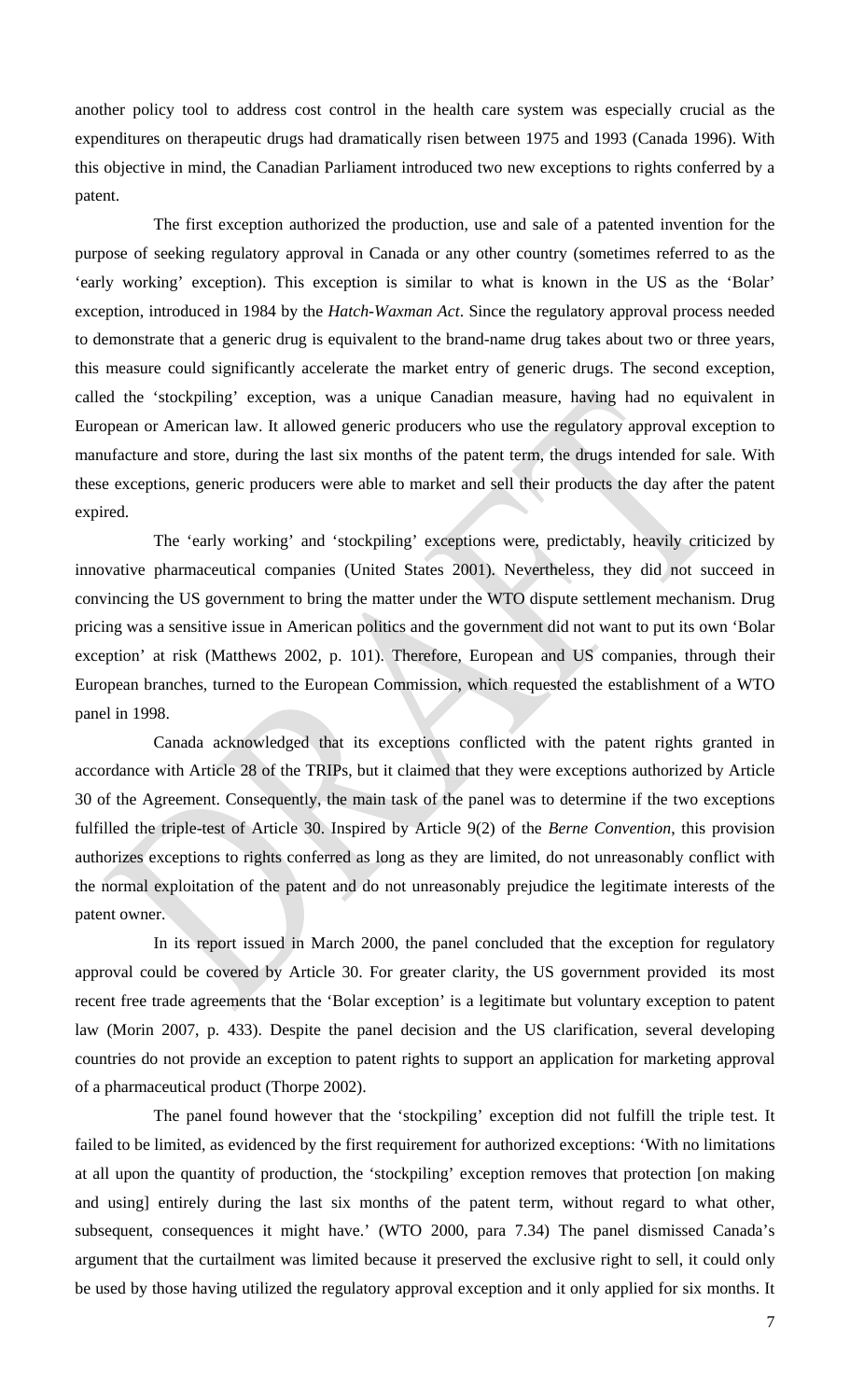agreed with the European Community that 'six months was a commercially significant period of time, especially since there were no limits at all on the volume of production allowed, or the market destination of such production.' (WTO 2000, para 7.37).

Canada did not refer the dispute to the Appellate Body, complied with the panel report and amended its *Patent Act*. Canada probably felt that it had little political support and legitimacy to bring the 'stockpiling' exception to the Appellate Body since, contrary to the 'Bolar exception', it was one of the few developed country to provide such a generous exception. However, since the 'stockpiling' exception was introduced to compensate for the abandonment of its compulsory licensing regime for drugs, with its abrogation, Canada once again faced the prospect of a unbalanced patent system. This was even more the case if one considers the parallel maintenance of the NOC Regulations, initially adopted to limit the effect of the 'early working' and 'stockpiling' exceptions.

#### **Notice of compliance (NOC) regulations**

1

The NOC Regulations were adopted in 1993 in order to limit the likelihood of patent infringements by generic companies facilitated by the newly introduced 'early working' and 'stockpiling' exceptions. These regulations are essentially based on the US linkage regulations' model. They are, from time to time, referred to as 'linkage regulations' because they require the Minister of Health (Minister) to take into consideration the registered patents before issuing a notice of compliance (NOC) to a generic drug company. These regulations exclusively apply when this company files an abbreviated new drug submission (ANDS).  $^7$  By filing an ANDS a generic drug company can only demonstrate the bioequivalence of its product with the brand-name drug to prove its safety and efficacy. The company is thus exempted from undertaking the complete clinical trial process normally required to prove the safety and efficacy of a new drug.

According to the NOC Regulations, when a brand-name company submits a NOC application, it can join a list of patents to be registered on a patent register administered by the Minister. When a generic company files its ANDS it must inform the Minister of the existing registered patents, if any, pertaining to the brand-name drug to be copied. When the brand-name drug is still under patent, the generic company must either state that it is willing to wait until the patent expires before a NOC is issued for the generic drug or file a notice of allegation alleging that the registered patents have expired, are invalid or will not be infringed by the NOC's delivery to the generic company.

Once the brand-name drug company is notified, it can request the Tribunal to issue an order prohibiting the Minister from delivering a NOC until after the expiration of the registered patents. The simple deposit of this request by the brand-name company triggers a 24-month stay before the NOC can be issued to the generic drug company except if, during that time, the patent expires or the Tribunal issues its order. Because the Tribunal is only competent to assess the validity of the patent registration, and not the validity of the patent *per se* (Merck Frosst Canada Inc v Canada, 1994), it is possible, following this order, that a generic company markets its product and infringe an existing and valid patent according to the *Patent Act*. *Vice versa*, an order from the Tribunal may refrain a generic

 $<sup>7</sup>$  This prohibition does not apply if the generic company has filed a complete NDS. In such case, the Minister would thus not</sup> be tied up by the existence of patents applying to the brand name product (Bristol-Myers Squibb Co. v. Canada, 2005).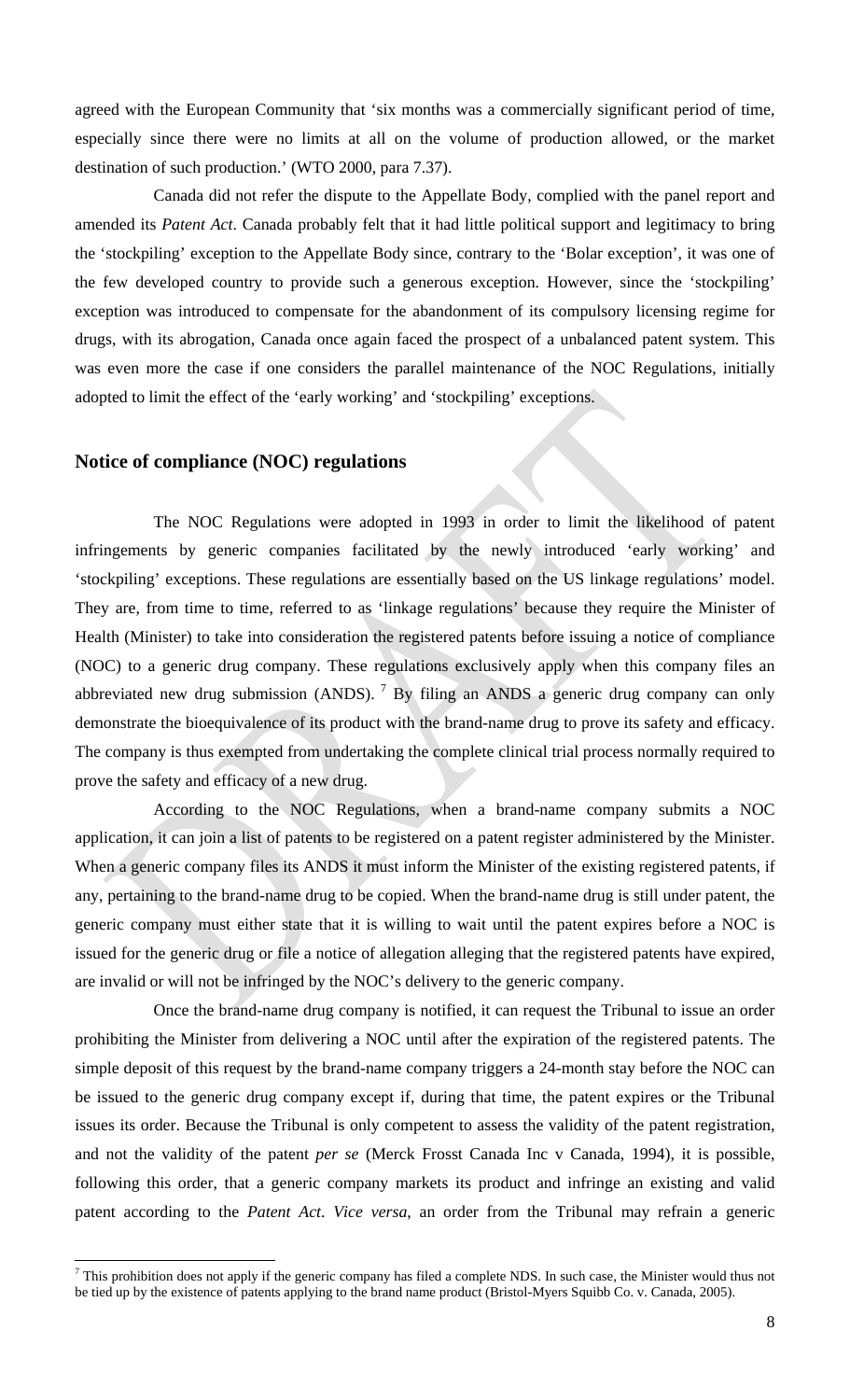company from marketing its product, the patent being well registered but, in fact, invalid according to the *Patent Act'* criteria for patentability. The likelihood of such contradictory judgments provides high incentives for pharmaceutical companies to occupy the judicial system in Canada (Janssen-Ortho inc. v. Novopharm, 2006).

Because the brand-name company's request to prevent the Minister from issuing a NOC to the generic company triggers a 24-month stay, its effect can be compared to the one of an automatic interlocutory injunction. This makes the Canadian patent policy particularly interesting for the brandname companies, considering the fact that interlocutory injunctions are rarely granted to pharmaceutical companies in Canada. Effectively, in contrast to European courts, Canadian courts do not generally consider a loss of profit to be a criterion for granting an interlocutory injunction (American Cyanamid v. Ethicon, 1975). Nevertheless, during this suspension period, the Minister will examine the generic company's ANDS. This factor is crucial because it allows the generic company to obtain an NOC as soon as the 24-month delay elapse.

Since their creation, the regulations have been highly criticized due to the existence of important pitfalls leading to *evergreening* practices by brand-name drug companies.: rapidly, as also happened in the US, some pharmaceutical companies developed different strategies for registering additional patents for marketed drugs or abused of the opposition process to prevent generic companies from obtaining an NOC approval<sup>8</sup> Also, due to the lack of clarity in their writing, the NOC Regulations have triggered different judicial interpretations that did not always fit with their original purpose. Considering the forgoing, in October 2006, the government introduced important clarifications to the regulations.

In particular, it is now clear that to be listed on the patent registry, the patent list submitted by the patentee must be linked to the drug subject to the NOC application. Previously, it was unclear whether a company could submit a new list of patents when it filed a supplementary drug application for cosmetic changes to the drug, name change, or changes in manufacturing facilities (Ferring Inc. v. Canada (2003)). Some companies benefited from this lack of clarity to continuously file new patents and thus, prevented generic drug companies from obtaining a NOC (Ferring Inc. v. Canada 2003; Hoffmann-La Roche Ltd v. Canada 2005). The new amendments also limit the type of patents that can be included in the registry. Since 2006, the patent must relate to: (1) a claim for the approved medicinal ingredient, (2) a claim for the approved formulation containing that medicinal ingredient, (3) a claim for the approved dosage form, or (4) a claim for an approved use of the medicinal ingredient. The delay for registering new patents on the registry is also limited to 30 days after the patent is issued if the patent application was submitted to the patent office before the NOC application. This time limit was introduced in order to prevent brand-name companies, who had forgotten to register the patents attached to their drug at the time they had filed their NOC, from adding these patents to the registry. Finally, to limit the number of notice of allegation's requirement for generic companies, the amendments provide that the register will be 'frozen' from the time a generic drug company files a NOC application. Consequently, this modification impedes brand-name companies from submitting new patents after the generic company's NOC application to force it to constantly send new notices of allegation.

 $\overline{a}$ 

<sup>8</sup> These practices artificially extended their patent protection (*evergreening* practices). In 2002, the Commission on the Future of Health Care in Canada (Canada 2002) reported persisting concerns about still existing *evergreening* practices from the pharmaceutical industry.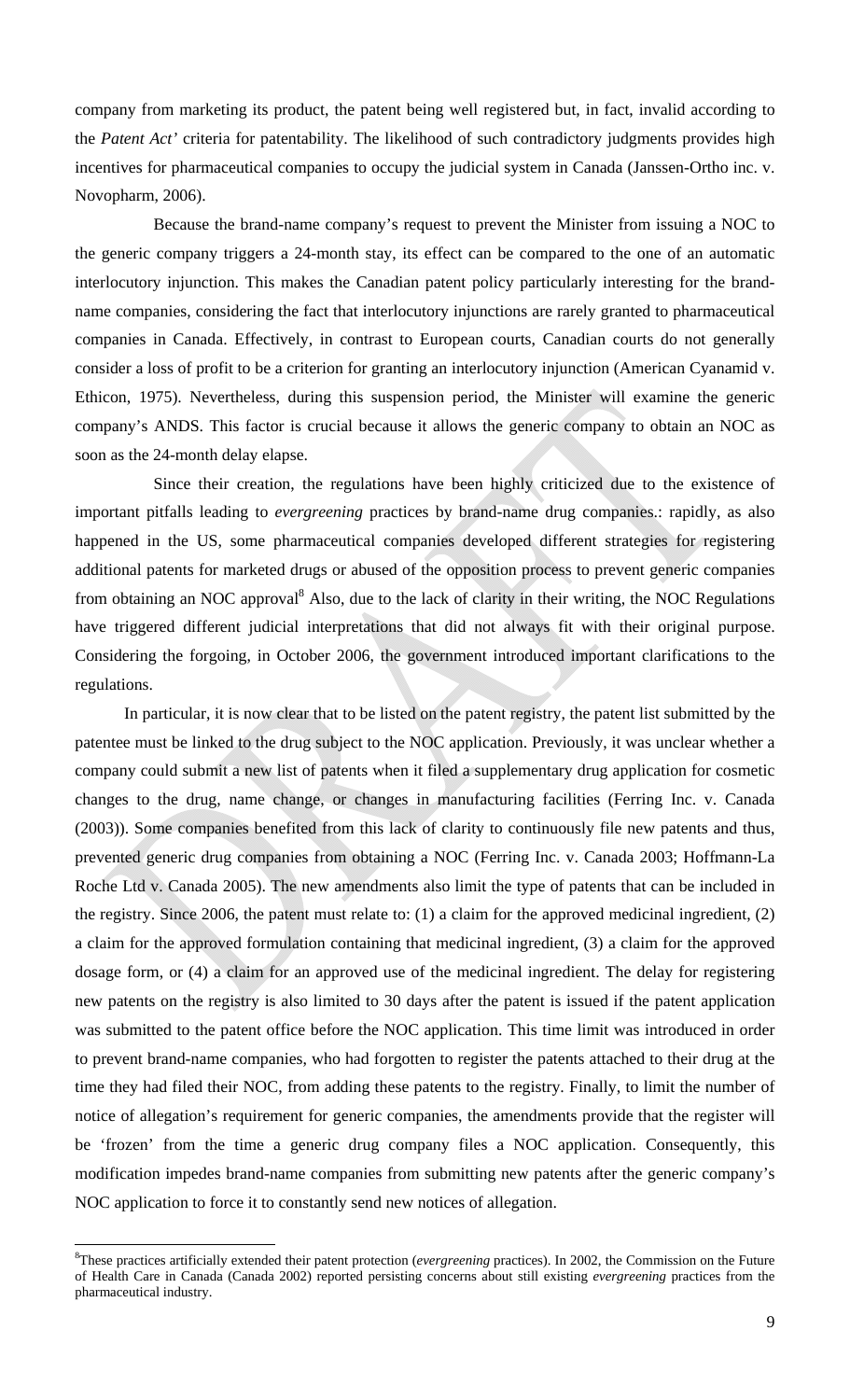By clarifying the NOC Regulations, it is the Canadian government's hope that they will finally reach their objective of creating a balance between the promotion of R&D in the pharmaceutical industry, through a strong IP protection, and access to generic and affordable drugs. Only the future can tell whether or not this will occur. For now, it can be noted that discrepancies still exist within the regulations. In particular, nowhere in the regulations is the Minister granted with the power to withdraw a patent from the registry if it is qualified as invalid by a Court. Consequently, this forces generic companies to file a notice of allegation for a drug, although the patent registered for it has previously been judged to be invalid.

Until recently, linkages regulations only existed in the US and in Canada. This situation has changed however over the last few years, particularly since some other countries, such as Morocco, Jordan and Chili, have entered into bilateral agreements with the  $US<sup>9</sup>$  Upon the terms of these agreements, these countries must make sure that a generic drug is not marketed if a patent still exists on the brand-name drug to be copied (Sanjuan 2006). This requirement is certainly open to modulations. Before nationally modeling and implementing linkage regulations, or even before contemplating their introduction, developing countries should certainly consider the *evergreening* practices that have occurred both in Canada and in US following their implementation. Also, a critical assessment of the positive impact of the last amendments adopted in Canada to reduce such practices would certainly be appropriated.

## **Term of protection**

Members of the Paris Union are free to determine the term of protection. In the 1980s, the duration varied extensively from one country to another, and sometimes between fields of technology, ranging from 3 to 20 years and calculated either from the filing date of the application or the date of the grant. Canada and its southern neighbour had offered a protection of 17 years, calculated from the grant of the patent in any field of technology. But the Canadian legislation was amended twice to modify this term of protection.

The first and most important amendment entered into force in 1989. It moved to a term of protection of 20 years from the filing date for patents filed after 1 October 1989. In other words, these 'New Act patents' could benefit from a longer effective term of protection if the period between the filing and the granting was less than three years. For 'Old Act patents', filed before 1 October, the term remained unchanged.

Contrary to most legislative amendments to the Canadian *Patent Act*, this change in term of protection was not externally dictated. Even NAFTA, signed in 1992, left some flexibility to its signatories by providing that the term of protection should be 'at least 20 years from the date of filing or 17 years from the date of grant' (section 1709(12)). The US took advantage of this flexibility and adopted the 20-year standard only in 1995, to comply with the TRIPs. In fact, the 1989 change in the term of protection was adopted, together with the first-to-file principle, early publication of applications and deferred examination, to simplify administrative procedures and increase the predictability of the patent system.

<sup>&</sup>lt;sup>9</sup> However, we underline that some countries, such as Mexico in 2003, may have implemented linkages regulations without having any obligations to conform with bilateral, regional or international agreements.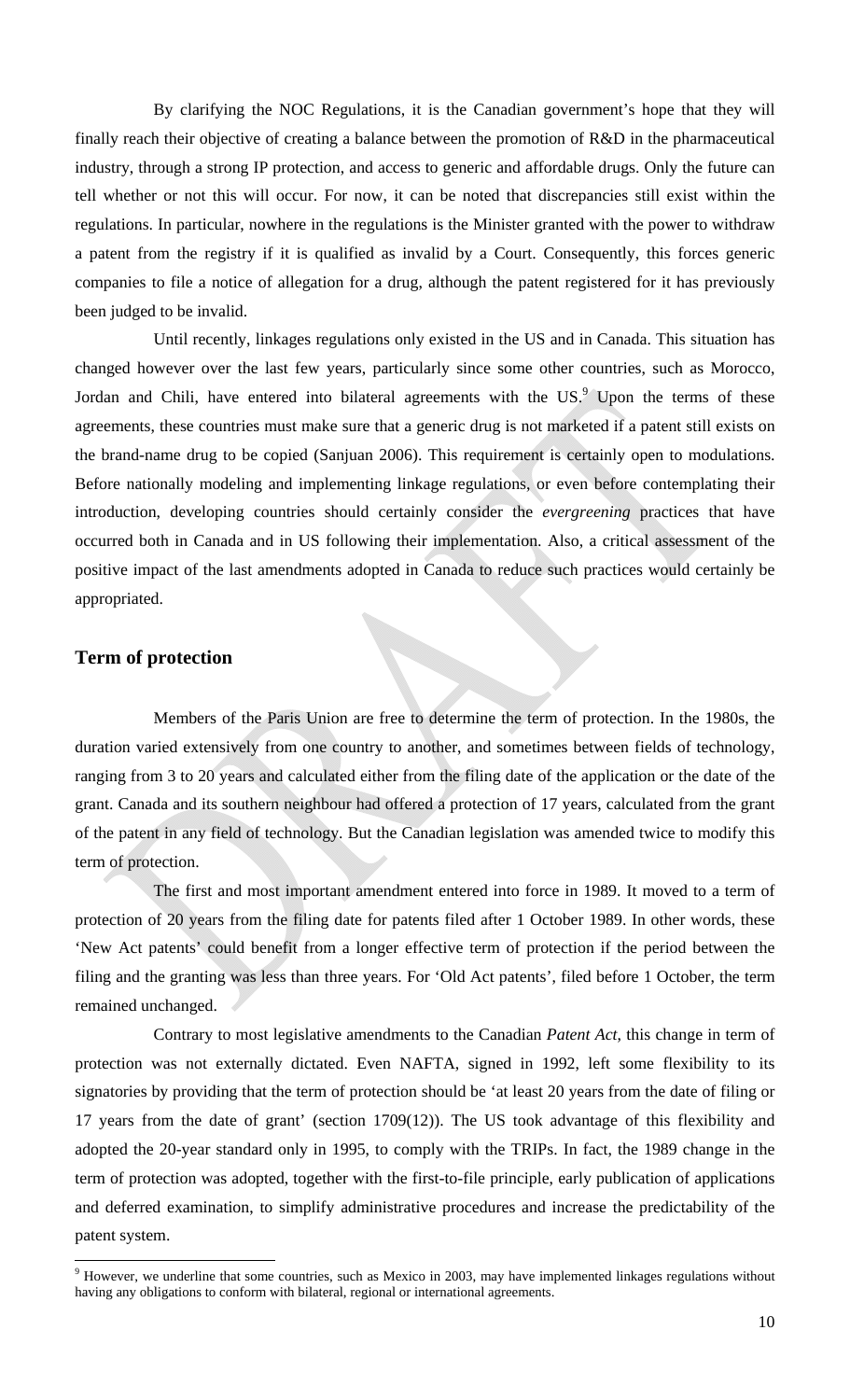The Canadian term of protection came under the international spotlight in 1999 when the US filed a complaint with the WTO dispute settlement mechanism. The US claimed that the term of protection available for the 'Old Act patent' did not comply with Article 33 of the TRIPs, which requires that 'the term of protection available shall not end before the expiration of a period of twenty years counted from the filing date.' It argued that Canada should protect patents filed before 1 October 1989 for a duration of 20 years from the filing date or 17 years from the grant date, whichever is longer. It estimated that over 66,000 'Old Act patents', including 33,000 from US applicants, would expire sooner than would be the case if Canada had provided a term of 20 years from filing (WTO 2000, para 6.60). Despite these impressive numbers, the real issue under this dispute was related to some 30 commercially significant drugs (Canada 2001).

Canada's main argument was that an 'effective' term of protection of 17 years is equivalent to a nominal term of 20 years and, therefore, consistent in substance with Article 33. Canada made this assertion based on the fact that the administrative procedures between the filing date and the issuance date could exceed three years, making a term of 20 years 'available' to patent holders. The Panel and Appellate Body dismissed Canada's arguments, stating that the notion of an 'effective' term of protection was not supported by Article 33 and that making a term of protection 'available' is a matter of legal right and certainty (WTO 2000, para 80-101). They concluded that the term of protection for 'Old Act patents' is inconsistent with Article 33 of the TRIPs. In 2001, Canada complied with the Appellate Body's recommendations and amended its *Patent Act* to entitle 'Old Act patents' to the longer term of 17 years from the date of the grant or 20 years from the date of filing.

Since the time period between the filing date and the granting date is sometimes longer than three years, the effective patent term could be shorter than it would have been prior to the 1989 amendment (Canada 2001, p. 16). To avoid this problem, the US adopted the *Patent Term Guarantee Act* in 1999 and extended the term of protection in the event that issuance was delayed due to a secrecy order, interference, or successful appellate review. This measure has the effect of ensuring a effective term 17 years from the granting of the application, even though the US has formally converted to a standard of 20 years from the application's filing.

The case *Canada* – *Term of Patent Protection* made it clear however that WTO members do not have an obligation to ensure a effective term of protection and therefore do not have to offer extension in case of administrative delay. Developing countries are free to not adjust the term of a patent to compensate for delay that could occur in granting the patent or the drugs' marketing approval. In that respect, the Canadian legislation could serve a reassurance to developing countries that at least some OECD countries consider that patent term extensions are neither a legal obligation under TRIPs nor a wise policy for ensuring access to patented medicines. As the next section shows, Canada is less a model to follow in respect of data protection.

#### **Data protection**

Data protection in Canada was intended to implement Canada's NAFTA (sec.1711(5)(6)) and TRIPs (art. 39(3)) obligations, which require signatories to provide a protection against the unfair commercial use of undisclosed tests or other data submitted by a pharmaceutical company in order to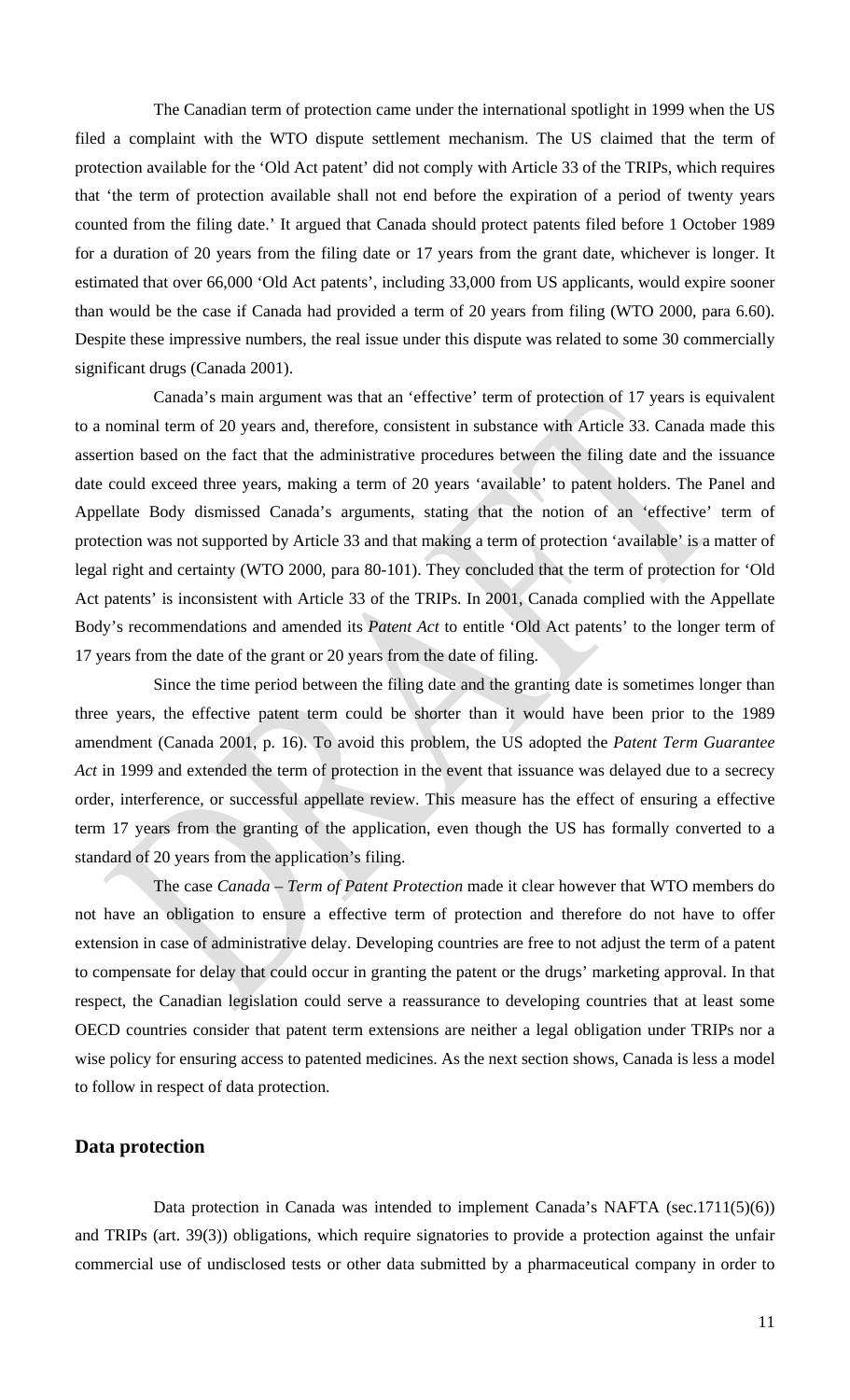obtain a new drug submission (NDS) approval. The main objective of this measure is to protect the investments made by a brand-name company by ensuring a minimal period of market exclusivity. This market exclusivity must however be distinguished from the one resulting from patent rights. The result of such protection is to prevent generic drug companies from obtaining an ANDS's approval until the period of protection expires. The underlying reasoning is that, to prove the bioequivalence of its product with the brand-name one, a generic company must refer to the data submitted by the brand-name company in its NDS (these data demonstrate the safety and efficacy of the new drug). Therefore, until the data protection expires, this comparison is impossible.

Before 2006, Canada granted a 5-year data protection to brand-name companies from the date of their first NOC. This protection was however considered as ineffective due to the Federal Court's interpretation of the protection given in *Bayer Inc. v. Canada (Attorney General)*. Precisely, it has been held by this court that the protection was not triggered if the generic drug company could demonstrate the bioequivalence of its product without requiring the Minister to consult the data submitted by the brand-name company. Since this situation was common, the protection was seldom applied.

At the end of 2006, following pressures from the pharmaceutical industry and allegations that Canada was not following its international obligations (PhRMA, 2003) the government modified its regulations and introduced an eight-year data protection with the possibility for generic companies to file an ANDS two years before the expiration of the protection. In the case of pediatric drugs, the protection is prolonged for six months. The possibility for a generic drug company to file an ANDS two years before the protection ends reflects the Canadian government's effort to facilitate generic entry. During these two years, it is possible for the Minister to review the ANDS application, thus, making possible the marketing of the generic drug immediately after the data protection expires.

The Canadian data protection model is somewhat peculiar. It is difficult to trace the impetus of the choice to grant an eight-year data protection, when NAFTA requires a minimum of five years (and it is still unclear whether the previous existing five-year data protection in Canada, as applied by the *Bayer* decision, effectively contradicted NAFTA). Actually, the Canadian data protection seems to result from somewhat of an average of the data protection periods existing in the US and in European countries. The former offers a five-year data protection to its industry, while the latter offers ten years. It would have been interesting to compare cost-benefit analyses demonstrating the positive impact of an eight-year data protection, versus five years, on R&D investments in Canada. If these analyses exist, the government has not published them.

Fortunately, in Canada, the negative impact of data protection in term of access to medicines is still fairly limited, but nonetheless present (Pugatch 2006, p. 120). In practice, the protection grants a period of market exclusivity for non-patented drugs or for drugs for which the patent expires before the end of the 8-year data protection. In the former case, data protection might however eventually represent a problem due to the emergence of out-of-patent biologic drugs, for which companies now increasingly rely on trade secrets.

It must be stressed that no minimum protection time for clinical data is required by the TRIPs. The TRIPs' requirement for data protection is actually particularly vaguely defined. To the risk of being listed on the 301 Watch-list and until this requirement is defined by the WTO Dispute Settlement Body, developing countries should take advantage of the TRIPs' flexibility (ICTSD, 2005).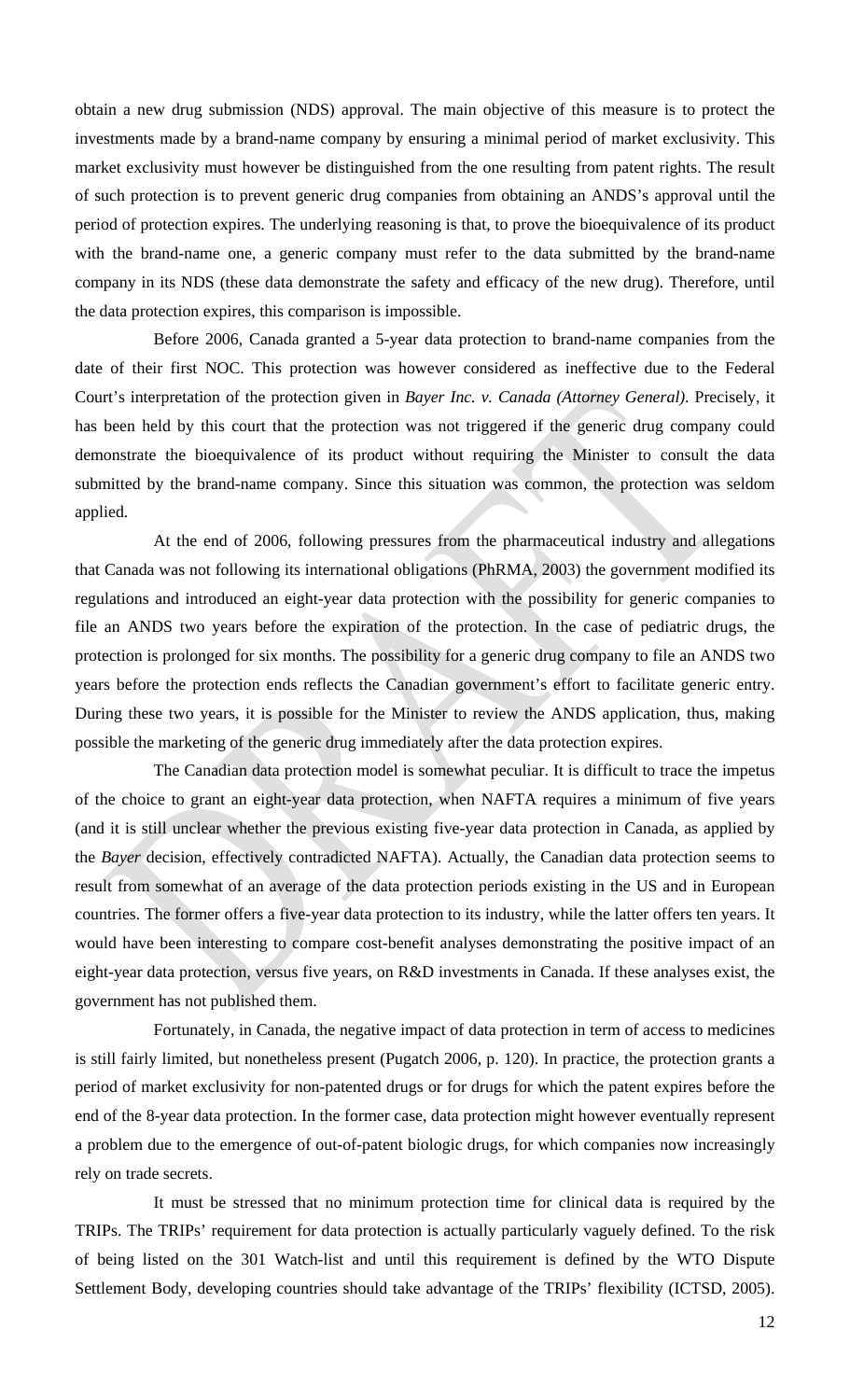The original data protection that existed in Canada before the 2006 amendments could actually represent a source of inspiration for them.

#### **Canada's access to medicines regime**

This chapter begins and ends with an analysis of two different Canadian regimes for compulsory licensing in the pharmaceutical sector. As mentioned earlier, the first regime was intended to improve access to medicines for Canadians and was abolished in 1993 in order to comply with Canada's international obligations. In contrast, the second regime that is described in this section is intended to improve access in developing countries and was establish to implement a WTO decision.

The WTO decision that Canada implemented was adopted on 30 August 2003, on the eve of the Cancun Ministerial Conference. Although the TRIPs allows WTO members to issue compulsory licenses, countries with insufficient manufacturing capacities in the pharmaceutical sector cannot make effective use of them. WTO members also face difficulties importing pharmaceutical products manufactured under compulsory licenses because Article 31(f) of TRIPs provides that they must be 'authorized predominantly for the supply of the domestic market of the Member authorizing such use.' The 30 August 2003 decision 'waived' under specific conditions, this restriction on exports to countries that cannot manufacture the pharmaceuticals themselves.

On 26 September 2003, the Canadian government was the first WTO member to announce its intention to implement the 2003 WTO decision. This announcement was partly the result of pressure from the Canadian Generic Pharmaceutical Association and Canadian activists, including Stephen Lewis, the UN Special ambassador for HIV/AIDs. It was above all the result of a few individual leaders inside the Jean Chrétien government which, in the last months of its 10-year reign, wanted to leave a positive legacy, including assistance for African countries. The government promptly drafted a bill, sought advice from the industry and selected NGOs and made sure that the Bill C-9, oddly named the *Jean Chrétien Pledge to Africa*, would be enacted prior to the 2004 general elections.

The Canadian government had little flexibility in the drafting of its bill since it was bound by the numerous conditions already negotiated in the 2003 WTO decision. Nevertheless, the Canadian legislation clarified some ambiguities and included additional restrictions (Elliott 2006; Rimmer 2005) With the objective of improving access to medicines in developing countries, the royalty rate is linked to the ranking of the importing country on the UNDP Development Index; the requisite negotiations over a possible voluntary license between the generic producer and the patent holder are limited to 30 days; the regime is open to least-developed countries and other developing countries that are not WTO members; and NGOs authorized by the government of the importing country are considered eligible purchasers. On the other hand, to maintain the integrity of its patent system, pharmaceutical products that can be manufactured and exported under this regime are restricted to a specific list; the term of compulsory licenses is limited to a 2-year cap with the possibility of one easily obtained renewal; and patent holders may apply for a court order terminating a compulsory license or ordering a higher royalty on the grounds that a generic company's contract with a purchaser is commercial in nature. Another controversial provision of the Canadian legislation is the requirement that a drug manufactured solely for export undergo a Canadian regulatory approval process while ignoring the WHO approval process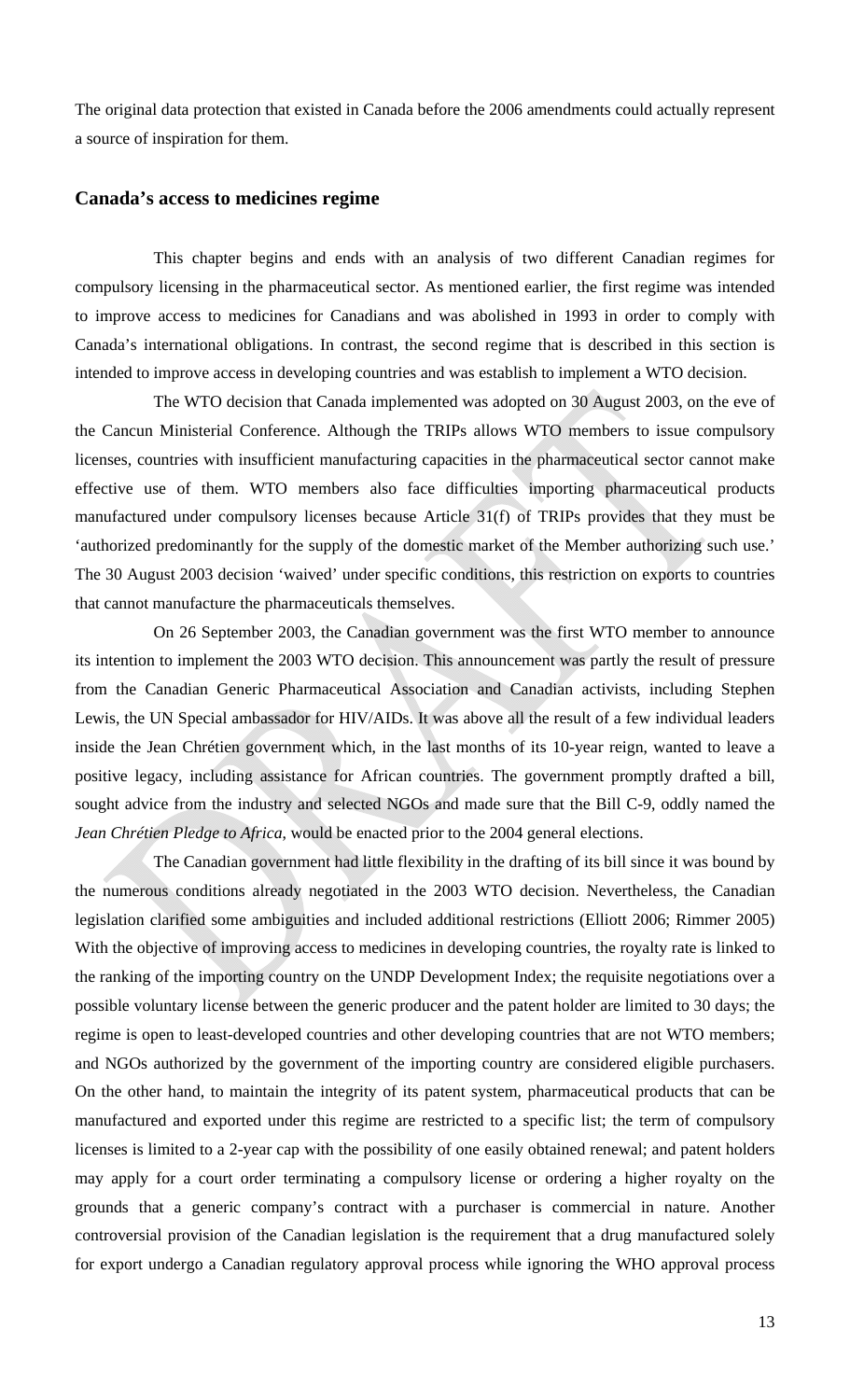presumably more appropriate for drugs needed in developing countries. These features are the most significant aspects that do not typically appear in legislations of other WTO members who implemented the 30 August 2003 Decision, including Norway, India, Korea, China and the European Union.

Canada is not only the first country to have announced its intention to implement the 30 August 2003 Decision, but also the first to effectively use its legislation. On 20 September 2007, the Federal Commissioner of Patents granted a compulsory license to Apotex to produce and export 260 000 packs of TriAvir, an HIV/AIDS combination therapy, to Rwanda. To date, no other WTO member has ever issued a compulsory license for export. The WTO has not even receive other notification from exporting or importing country of their intention to use the so-called 'paragraph 6 system'.

The fact that Canada's Access to Medicines Regime was used only once in five years raised some criticisms, especially from the NGO community. Among the explanations frequently mentioned for its ineffectiveness are the procedural burdens that dissuade generic producers, the lack of capacity and information in potential importing countries and the competition from other exporting countries, including India and China. These issues and potential amendments are currently under discussion by the Canadian Parliament. Two private bills were introduced in 2009 to facilitate the issuing of compulsory license by simplifying the conditions and requirements. Although Canada's Access to Medicines Regime is one of the last innovations of the Canadian patent system, it may well be the target of the next amendment to the *Patent Act*.

## **Conclusions**

The Canadian patent policy history is rich with examples demonstrating the Canadian government's efforts in promoting the equilibrium between R&D investments and consumers' access to medicines. Limits to compulsory licenses rights, NOC Regulations and data protection are all different components of the Canadian patent policy aimed at promoting the interest of the pharmaceutical industry with, as justification, positive effects on R&D investments. On the other hand, other components of the policy, such as the PMPRB; the Canadian refusal for adopting a patent term restoration; the possibility for a generic company to file an ANDS two years before the end of the data protection; and the 'early working' exception all exist to promote access to medicines in Canada.

The fact that R&D in Canada is increasingly focused on clinical trials, combined with the relatively small size of the Canadian market (Paris and Docteur 2006) leaves us questioning whether the patent policy could ever, in practice, represent an effective tool for promoting R&D. However, it certainly contributed to promote access to pharmaceutical drugs. Canadian prices for patented medicines consistently decreased from 1987 to 1994, when prices stabilized up to 10 per cent below the median in seven comparative countries (Paris and Docteur 2006, p. 15). Simultaneously, the generic industry flourished and increased the export of its products to the US (Paris and Docteur 2006, p. 69).

Given the priorities of the Canadian society for access to pharmaceutical product, the modest amount of investment in pharmaceutical R&D and the trading perspectives for generic industry, it appears that Canada shares significant characteristics with large developing countries. Like most of them, the Canadian government had a defensive approach at the WTO and strengthened its patent system mainly to comply with international trade treaties. Giving these similarities, it is surprising that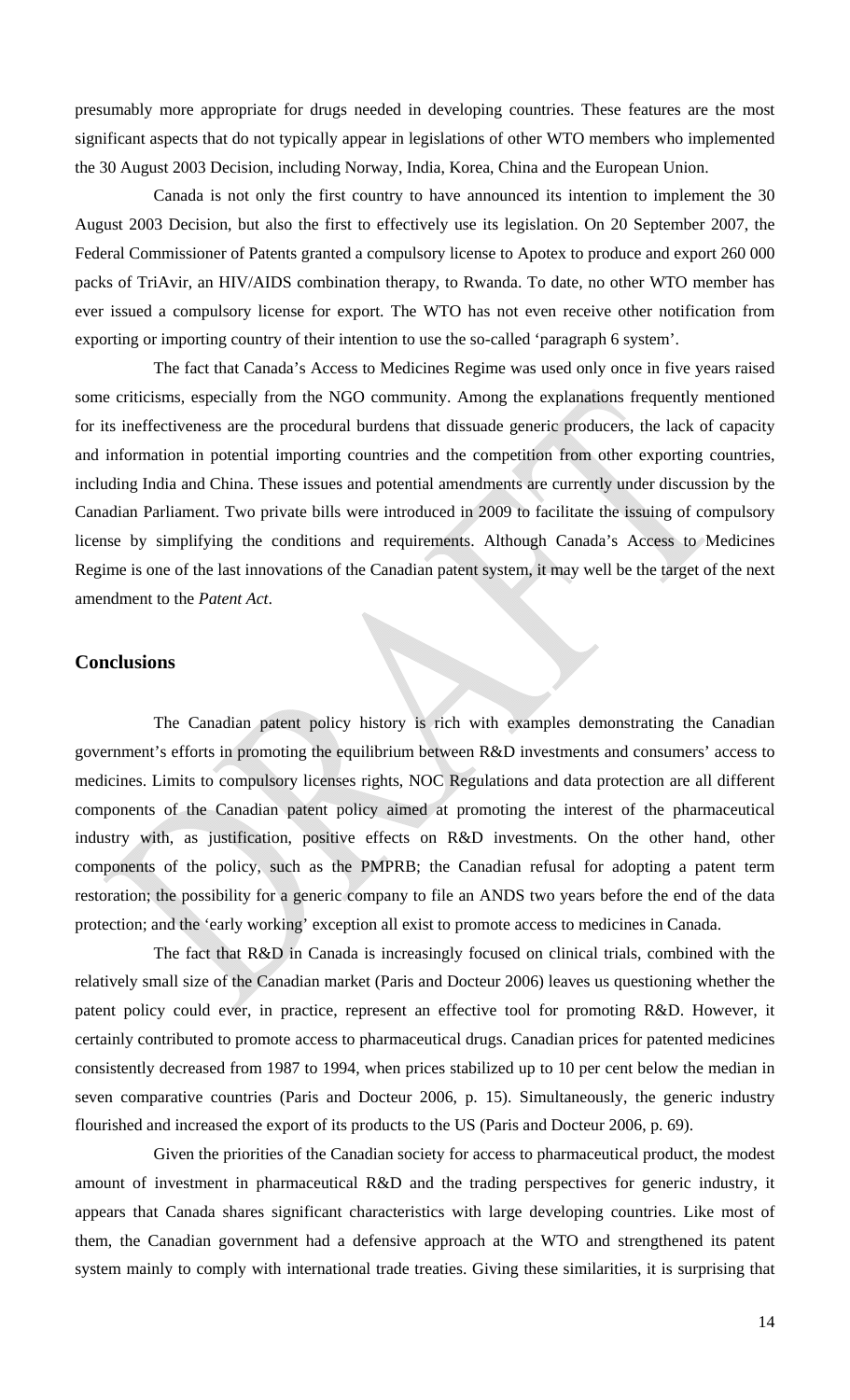Canada do not actively cooperate with Brazil, Argentina, India and other countries to influence the global patent regime.

Canada's cooperation with developing countries have focused in the unilateral design a mechanism for the export of generic drugs under compulsory. The Canadian government should consider however exporting its expertise in health and patent policy in addition of exporting generic drugs. Canada has developed a unique legal environment for pharmaceutical products that reflects its social values, economic priorities and industrial ambitions. Unfortunately, several developing countries lack the necessary expertise for exercising the same legal and policy creativity. They simply transplant in their domestic legal system strategies developed for the most advanced economies, missing opportunities to increase their access to cheap drugs of good quality. Canada can and should provide advice on the regulatory environment necessary to ensure quality production of drugs, price control and access to generics.

# **List of references**

#### **Case Law**

*American Cyanamid v. Ethicon*, [1975] A.C. 396 (H.L.);

*Bayer Inc.* v. *Canada (Attorney General)* (1998), 84 C.P.R. (3d) 129, [1999] 1F.C. 553 (F.C.T.D).

*Bristol-Myers Squibb Co. v. Canada (Attorney General)*, [2005] 1 S.C.R. 533, 2005 SCC 26.

*Canada* – *Patent Protection of Pharmaceutical Products (Complaint by the European Communities and their Member States)* (2000), WTO Doc. WT/DS114/R (Panel Report)

*Canada – Term of Patent Protection* (2000), WTO Doc. WT/DS170/AB/R (Appellate Body Report).

*Canada* – *Term of Patent Protection* (2000), WTO Doc. WT/DS170/R (Panel Report).

*Centre Ice Ltd. v. National Hockey League* (1994), 53 C.P.R. (3d) 34 (F.C.A.).

*Ferring Inc*. v*. Canada (Attorney General)* (2003), 26 C.P.R. (4th) 155, 2003 FCA 274.

*Hoffmann-La Roche Ltd. v. Canada (Minister of Health)* (2005), 40 C.P.R. (4th) 108, 2005 FCA 140.

*Janssen-Ortho inc. v. Novopharm Ltd.* (2006), 57 C.P.R. (4th) 6, 2006 FC 1234.

*Merck Frosst Canada Inc. v. Canada (Minister of National Health and Welfare) (1994), 55 C.P.R. (3d)* 302 (F.C.A.).

#### **Legislations and regulations**

Brazil, Law *n° 9279* Diario Oficial, 15 may 1996.

Canada, *Patent Term Guarantee Act of 1999*, Pub. L. No. 106-113, § 4401-4405, 113 Stat. 1501. Canada, *Regulations Amending the Patented Medicines (Notice of Compliance) Regulations*, Canada Gazette 2006.I.1611.

Canada, *Act to Amend the Patent Act, the Trade Marks Act and the Food and Drug Act*, S.C. 1968–69 Canada, *An Act to amend the Patent Act and to provide for certain matters in relation thereto*, S.C. 1987.

Canada, *Patented Medicines (Notice of Compliance) Regulations* (NOC Regulations SOR 93/133 Canada, *Regulations Amending the Patented Medicines (Notice of Compliance) Regulations*, Canada Gazette 1998.II.1051.

European Community, *Council Regulation (EEC) No 1768/92 of 18 June 1992 concerning the creation of a supplementary protection certificate for medicinal products*, [1992] O.J. L. 182/1.

*United States of America, Drug Price Competition and Patent Term Restoration Act of 1984*, Pub. L.No. 98-417, 98 Stat. 1585 (codified as amended 21 U.S.C. §355 (1994))

#### **International treaties**

*Agreement on Trade-Related Aspects of Intellectual Property Rights*, Annex 1C of the *Marrakesh Agreement establishing the World Trade Organization*, 15 April 1994.

*Berne Convention for the Protection of Literary and Artistic Works*, 9 September 1886.

*Free Trade Agreement between the Government of Canada and the Government of the United States of America*, 2 January 1988.

*North American Free Trade Agreement Between the Government of Canada, the Government of Mexico and the Government of the United States*, 17 December 1992, *Paris Convention for the Protection of Industrial Property*, 20 March 1883.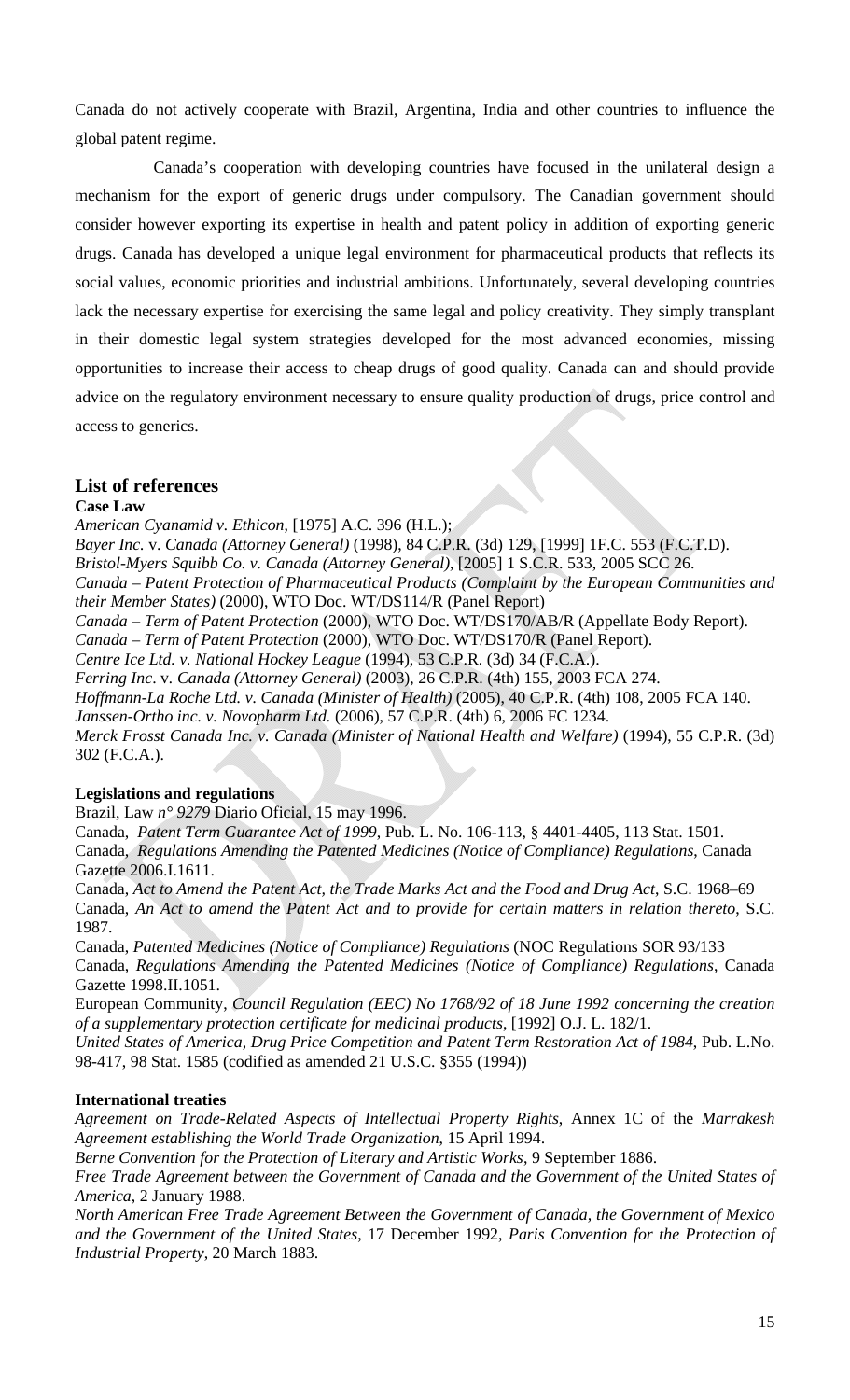#### **Studies, books and articles**

Bahan, David *et al.* (2005), *Les impacts économiques de la « règle des 15 ans » appliquée au remboursement des médicaments innovateurs au Québec,* Québec: Direction des communications du ministère des Finances.

Bourassa Forcier, Melanie and Jean-Frédéric Morin (2009), 'Canadian Pharmaceutical Patent Policy : International Constrains and Domestic Priorities' in Ysolde Gendreau (ed.), *An Emerging Intellectual Property Paradigm : Perspectives from Canada*, Cheltenham, UK and Northampton, MA, US: Edward Elgar, pp. 81-104.

Brazil (2001a), *Measures Affecting Patent Protection - Request for the Establishment of a Panel by the United States*. *United States - US Patents Code - Request for Consultations by Brazil,* WTO Doc WT/DS224.

Brazil (2001b), *Measures Affecting Patent Protection - Notification of Mutually Agreed Solution*, WTO Doc. WT/DS199/4.

Canada (1963), Department of Justice, Restrictive Trade and Practices Commission, *Report Concerning the Manufacture, Distribution and Sale of Drugs,* Ottawa: Queen's Printer.

Canada (1964), Royal Commission on Health Services, *Report of the Royal Commission on Health Services,* Ottawa, Queen's Printer.

Canada (1966), House of Commons, Special Committee on Drug Costs and Prices*, Report of the Standing Committee on Drug Costs and Prices,* Ottawa: Queen's Printer.

Canada (1985), Minister of Supply and Services, Commission of Inquiry on the Pharmaceutical Industry, *The Report of the Commission of Inquiry on the Pharmaceutical Industry*, Ottawa: Queen's Printer.

Canada (1996), Health Canada, Policy and Consultation Branch, *National health expenditures in Canada, 1975–1994,* Ottawa: Supply and Services Canada.

Canada (2001) 'Government Tables Amendments to Bring Patent Act Into Conformity with WTO Agreement'

http://www.ic.gc.ca/cmb/welcomeic.nsf/ffc979db07de58e6852564e400603639/85256779007b82f48525 69f9006a56c7!OpenDocument, accessed 1 October 2009.

Canada (2001), Canadian Biotechnology Advisory Committee, 'Biotechnological Intellectual Property and the Patenting of Higher Life Forms', http://cbac-cccb.ca/epic/site/cbacccb.nsf/vwapj/Consultation\_IP\_e.pdf/\$FILE/Consultation\_IP\_e.pdf, access ed 1 October 2009.

Canada (2002), Commission on the Future of Health Care in Canada, 'Building on Values–The Future of Health Care in Canada'*,* http://www.hc-sc.gc.ca/english/care/romanow/index1.html, access ed 1 October 2009.

Canada (2006), *Regulatory Impact Analysis Statement*, Canada Gazette 2006.I.1611.

Canada (2008) Patented Medicine Prices Review Board, *Annual Report*, Ottawa: Patented Medicine Prices Review Board.

Canada (2009), 'Canada's State of Trade'*,* http://www.international.gc.ca/economisteconomiste/assets/pdfs/DFAIT\_SoT\_2009\_en.pdf, access ed 1 October 2009.

Christopher Scott Harrison, 'Protection of Pharmaceuticals as Foreign Policy: The Canada-U.S. Trade Agreement and Bill C-22 versus the North American Free Trade Agreement and Bill C-91' (2000–01) 26 *North Carolina Journal of International Law and Commercial Regulation* 457–528.

Duncan Matthews (2002), *Globalising Intellectual Property Rights: The TRIPs Agreement,* New York: Routledge.

French, David J. (1987) 'Patent Law Reform in Canada', *Canadian Intellectual Property Review* 4 (2), 337- 342.

Judit Rius Sanjuan (2006) 'Patent-Registration Linkage' Consumer Project on Technology, http://www.cptech.org/publications/CPTechDPNo2Linkage.pdf, access ed 1 October 2009.

Lexchin, Joel (2001) *Globalization, Trade Deals and Drugs: Heads, the Industry Wins; Tails, Canada Loses,* Ottawa, Canadian Centre for Policy Alternatives.

McFetridge, Donald G. (1998), 'Intellectual Property, Technology, Diffusion, and Growth in the Canadian Economy' in Robert D. Anderson and Nancy T. Gallini (eds), *Competition Policy and Intellectual Property Rights in the Knowledge-Based Economy,* Calgary: University of Calgary Press, 1998, pp. 64-104.

Morin, Jean-Frédéric (2007), *La nouvelle frontière du droit international des brevets : Les traités bilatéraux américains,* Bruxelles: Larcier.

Orlhac, Thierry (1990) 'The New Canadian Pharmaceutical Compulsory Licensing Provisions or How to Jump Out of the Frying Pan and Into the Fire' <http://www.robic.com/publications/Pdf/167E-TO.pdf> , access ed 1 October 2009.

Paris, Valérie and Elizabeth Docteur (2006), *Pharmaceutical Pricing and Reimbursement Policies in Canada,* http://www.oecd.org/dataoecd/21/40/37868186.pd, access ed 1 October 2009.